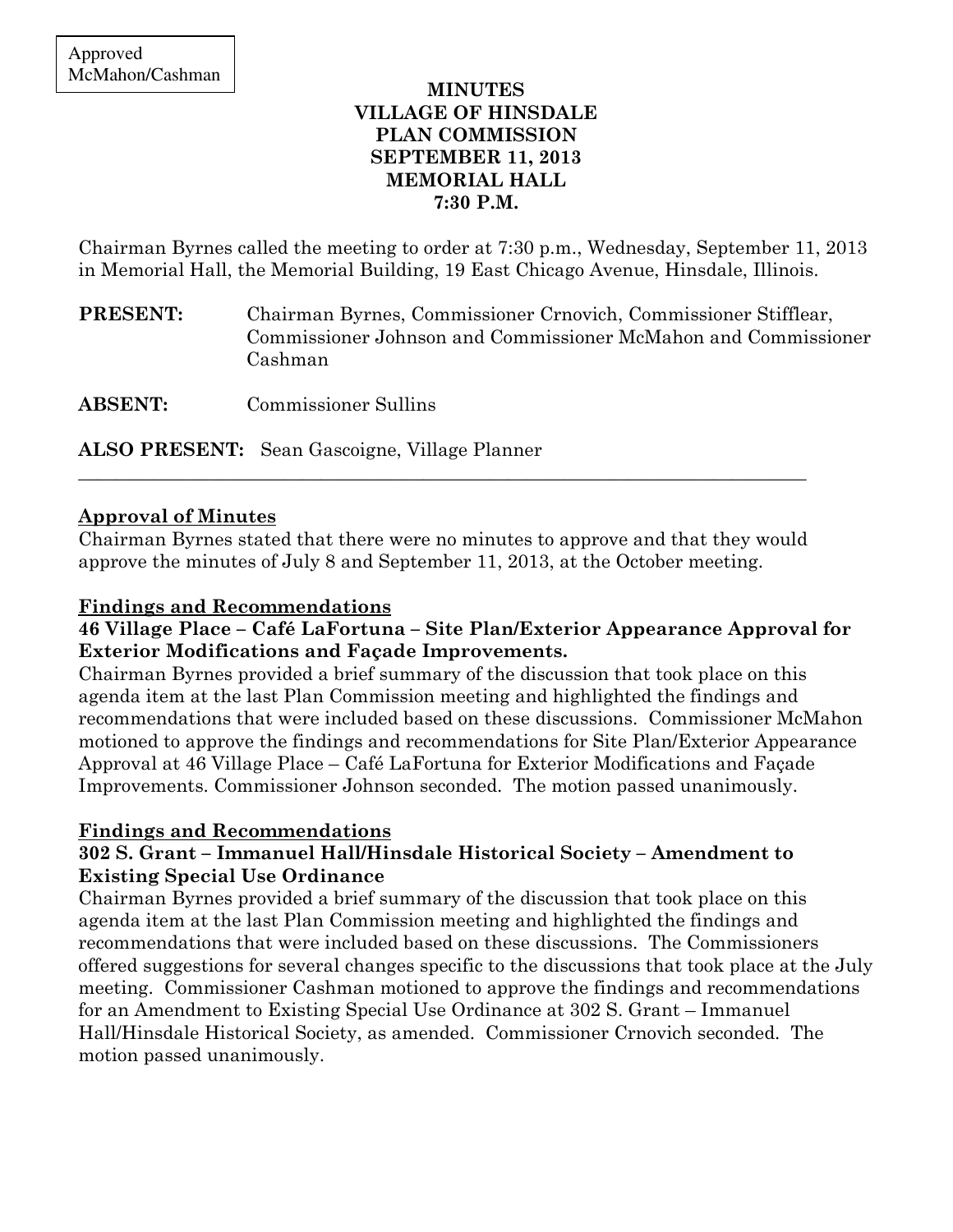## **Plan Commission Minutes September 11 2013**  Scheduling of Public Hearings A-26-2013 – 333 W. 57th Street – AT&T – Exterior Appearance/Site Plan Review and Amendment to Special Use for the Installation of Antennas on the Water Tower.

Chairman Byrnes stated this public hearing would be scheduled for October 9, 2013.

## Signage

### 421 E. Ogden – Adventist Hinsdale Hospital – Comprehensive Sign Package

Chairman Byrnes introduced the case and asked if the applicant was present. John George, attorney for the applicant, introduced himself and summarized the request, which included the several variations that were unanimously approved at the Zoning Board of Appeals.

Kevin Harney, Architect for the applicant introduced himself and presented the details of the signs they were requesting, including the types of signs and there locations. He described the materials that were being proposed and how they tied in with the actual architecture of the cancer center. He explained how the Commission could relate the exhibits with the Variations that were approved and where those signs were located within the site plan.

Commissioner Stifflear asked the applicant why they didn't consider internally illuminating the signs rather than ground illumination.

Mr. Harney indicated that the predominant reason was cost. He then continued with his presentation and identifying the specifics of each sign.

General discussion ensued regarding the welcome sign for Hinsdale and the applicant confirmed that as part of the site plan/exterior appearance review, they agreed to provide a space at the southeast corner of the site for the sign, but weren't willing to pay for the actual sign.

Mr. George suggested that one of the subjects that should be discussed as the office park is developed further is the possibility of each development sharing the cost of a new "Welcome" sign.

General discussion ensued regarding the hospital's willingness to allocate land for the welcome sign. Mr. George indicated that they were happy to accommodate and acknowledge that willingness in whatever way would satisfy the Commission, whether it be written or verbal.

Commissioner Stifflear requested clarification on his understanding of the Variations that were granted.

Mr. George clarified the Variations that were approved.

General discussion ensued regarding the variations and why the applicant felt they needed a sign at the height requested for the Adventist logo on the building. Mr. Harney explained that it was a function of the distance from Ogden as well as the need for the patients to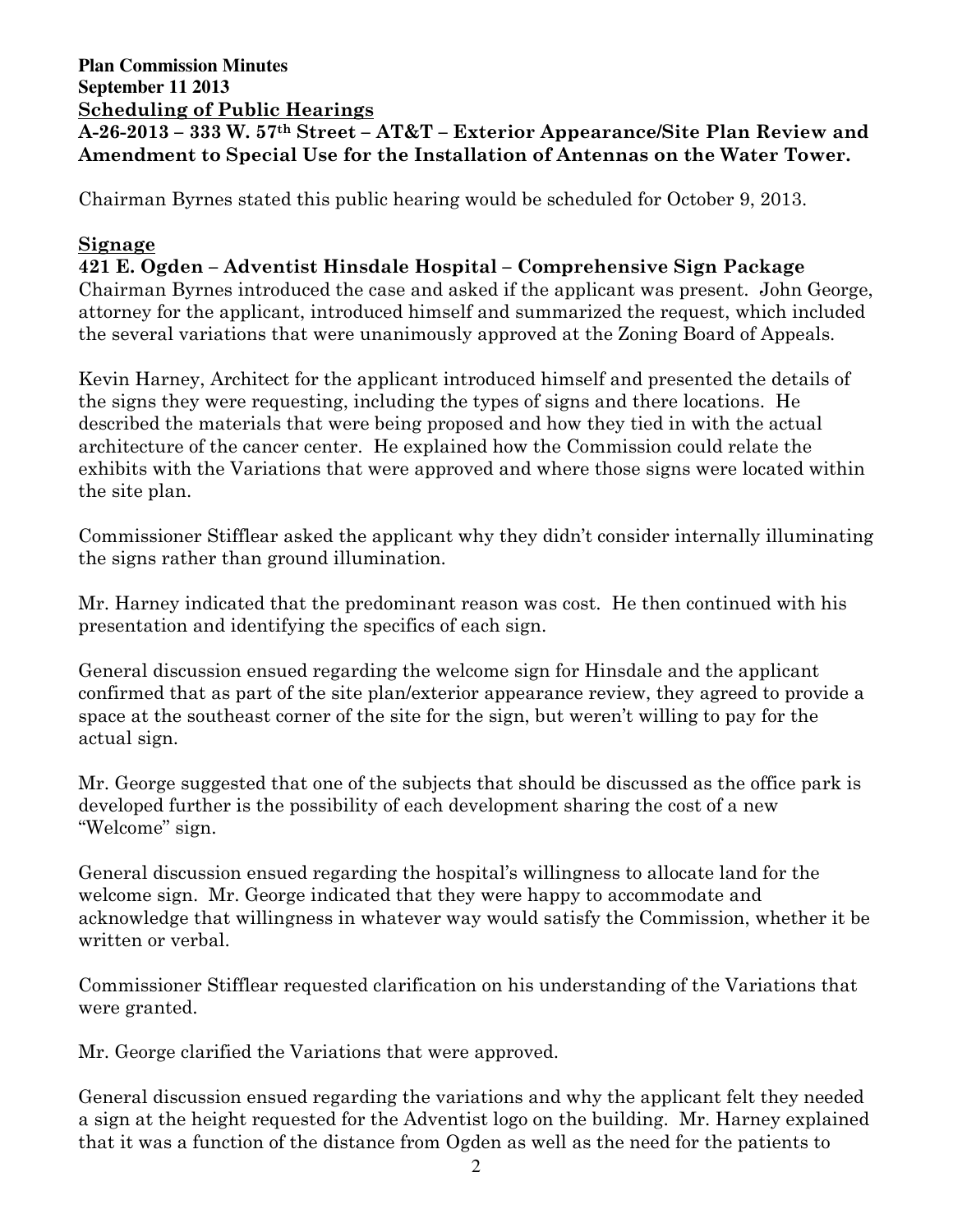#### **Plan Commission Minutes September 11 2013**

locate the facility due to the large canopy on the building. Discussion continued regarding the size of the sign and the applicant indicated it was approximately 85 square feet.

Commissioner Johnson expressed concern with the height, size and illumination of the proposed wall sign and whether it was necessary.

Discussion ensued regarding the size of the proposed wall sign and the Commission's discomfort with the issues raised by Commissioner Johnson. The Commission agreed that they were fine with the rest of the request however they were really concerned with the size and height of the proposed Adventist logo and they couldn't support that request.

Chairman Byrnes questioned if there was anything the applicant could do to reduce the impact of the sign.

Discussion ensued and the commissioner's agreed that they were not in support of the size, location or brightness of the sign and asked how the Variations played into their approval.

Mr. Gascoigne indicated that this request was slightly different from the First and Garfield example that was used earlier in the discussion. He explained that while it was ultimately recommended to not allow the signs above the second story on that request, it was the Village Attorney's position that they could recommend that under the standards of exterior appearance, since it could be argued that it affected the appearance of the building. Mr. Gascoigne went on to explain that in this situation, the Variations had already been granted in terms of the size, location, etc., and this was simply a sign approval rather than exterior appearance approval, which involved a different set of standards. He indicated that he would be happy to consult the Village Attorney regarding the Commission's authority in these situations, but could not definitively confirm these questions tonight.

Discussion ensued regarding the Commission's authority regarding signage when Variations had already been granted and the involvement of the Board in those requests.

Mr. Gascoigne indicated that he does not staff the Zoning Board of Appeals and therefore was not completely aware of those processes, but that he would speak to Robb McGinnis to find out which variation requests, if any, continue to the Board of Trustees for final approval.

Discussion continued regarding the wall sign and the concerns the commissioners had and the applicant's reasoning behind the requested sign.

Mr. Gascoigne encouraged the Commission to be specific in terms of what they did or didn't like about the sign so that when he was able to talk to the Village Attorney, he could verify if any of those concerns would take precedence over the approved Variations.

Commissioner Johnson indicated that she was fine with the rest of the request, but would like to see this sign removed in its entirety.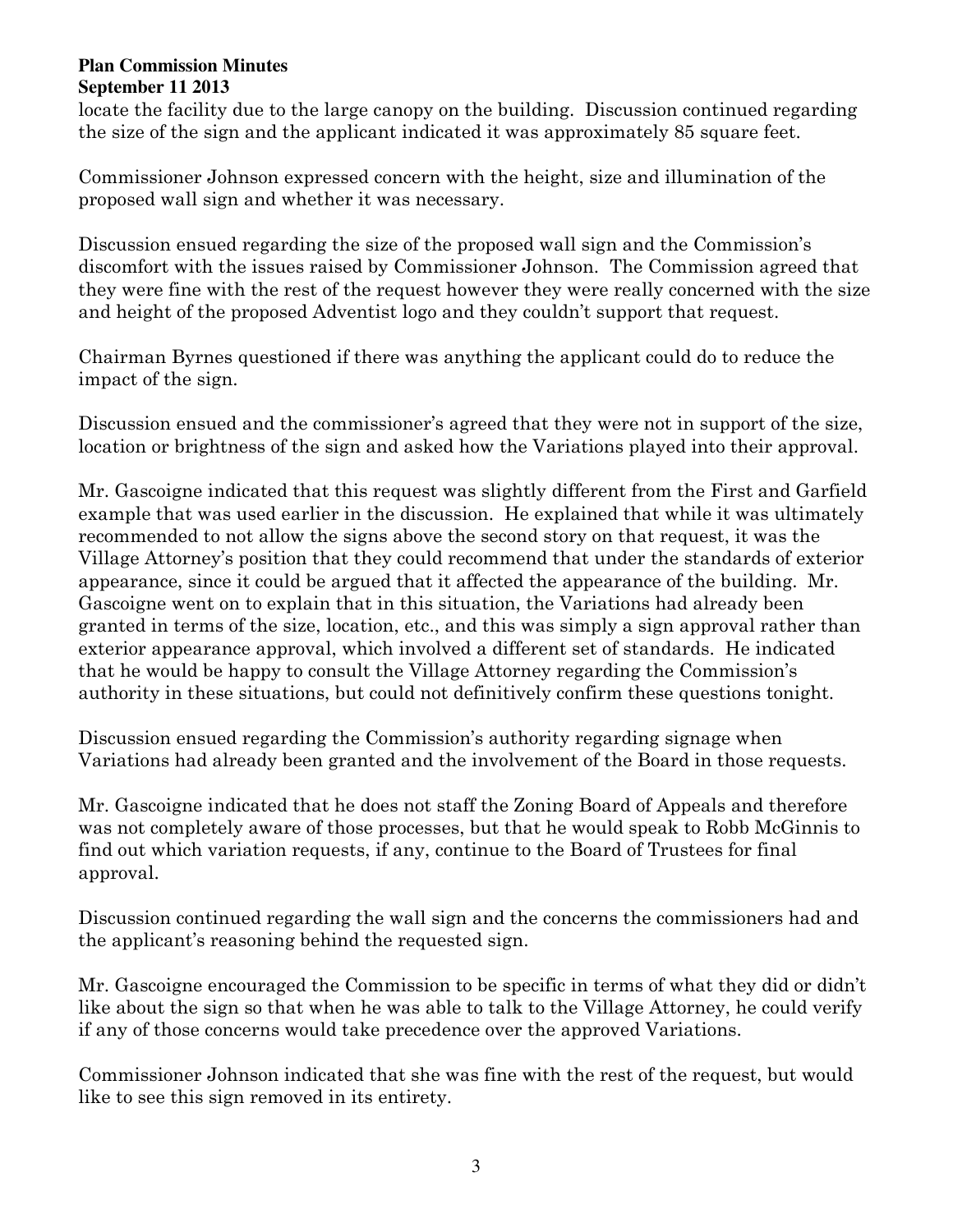#### **Plan Commission Minutes September 11 2013**

Discussion continued regarding the specifics of the sign including the size, construction and the ability for the Zoning Board of Appeals to render final decisions on certain Variations.

Mr. Gascoigne stated that he is not directly involved with the Variations or the process, so he would have to double check with Mr. McGinnis to verify if any of the signs were expected to continue onto the Village Board for final approval.

The Commission confirmed aspects of the landscaping as well as the scale of certain information contained on the directional ground signs and confirmed that they inclusion of the additional signage was part of an agreement the hospital had with the other owner.

Discussion ensued regarding the Commission's authority and different options for how to handle the request until staff had the opportunity to provide the Village Attorney's position on the Commission's authority. The Commission expressed different concerns with the possibility of removing and continuing the specific sign and moving the rest of the sign package forward, while the applicant expressed concerns with continuing the whole sign package another month. The applicant indicated that while the construction of their sign was not critical, there were directional signs within the package that required approval to move forward with the final approval of the cancer center. The Commission continued discussion, expressing additional concerns with the sign.

Mr. George indicated that he did not want the concerns with this sign to hold up the approval of the others, so he opted to remove this sign from the application at this time, also indicating that they would make the same request to the ZBA.

The Commission confirmed that the applicant would also withdraw the sign from there ZBA request and were comfortable approving the package without the inclusion of the Adventist logo on the building.

Commissioner Cashman motioned to approve the sign package at 421 E. Ogden, subject to the applicant removing from the request, the large Adventist logo on the west elevation, as well as confirmation that area would be provided by the applicant for a welcome sign in the future. Commissioner McMahon seconded. The motion passed unanimously.

# 119 E. Ogden – Hinsdale Management – One Ground Sign

Chairman Byrnes introduced the case and asked if the applicant was present. Dan Hussey introduced himself as the representative for the applicant and summarized the request.

The Commission complemented the applicant on the sign and confirmed the setback and specifics regarding landscaping.

Commissioner Stifflear motioned to approve the monument sign at 119 E. Ogden. Commissioner Cashman seconded. The motion passed unanimously.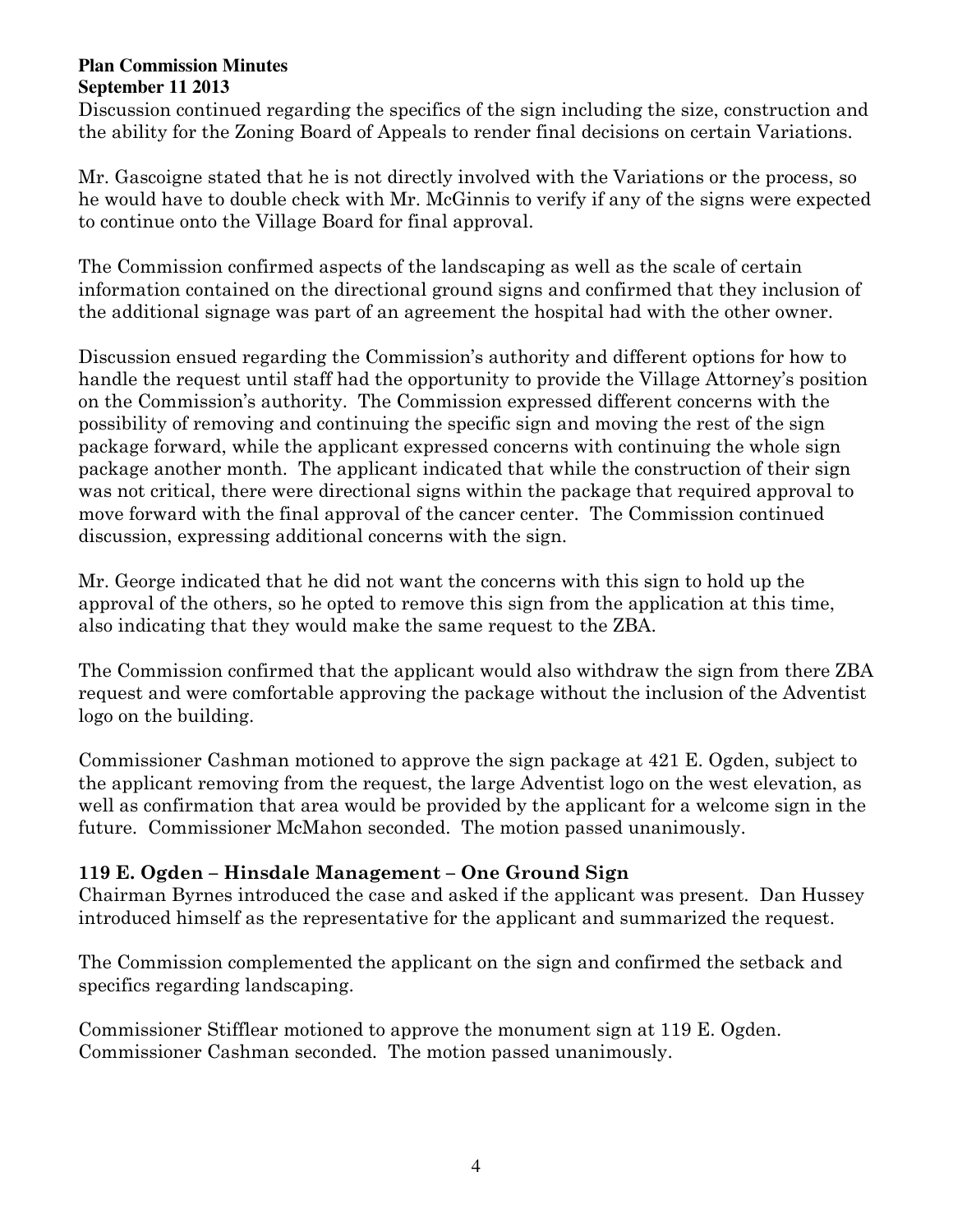## **Plan Commission Minutes September 11 2013**  Exterior Appearance/Site Plan Review 35 E. First Street – Fuller's Tap and Grill – Site Plan/Exterior Appearance Approval for Façade Improvements Chairman Byrnes introduced the case and asked if the applicant was present.

Doug Fuller introduced himself and summarized the request which included, amongst other façade improvements, accordion style bi-fold doors on the south elevation, a new two story balcony on the east elevation and two new wall signs.

Chairman Byrnes confirmed the process and the number of motions the Commission would be considering.

Commissioner Stifflear summarized his concerns regarding the bi-fold doors, garbage and screening for the dumpster, as well as striping and circulation for the existing hardware store.

Jim Carlstrom addressed the concerns and explained how they planned to manage these areas.

General discussion ensued regarding the proposal, including outdoor seating and the previous requests for a temporary tent at Dips n' Dogs.

Commissioner Stifflear expressed concerns with the façade of the south elevation and the bi-fold doors.

General discussion ensued regarding the doors and there function, including the idea of leaving the limestone knee wall in place.

Commissioner Cashman indicated that he was fine with its removal and expressed his excitement and support for the project as a whole, including the bi-fold doors and the balcony as it was his goal to see a more vibrant First Street.

General discussion ensued regarding the proposed changes along First Street and the trash collection.

The applicant confirmed that they could go to a seven day pick-up, double the size of the collection dumpster and screen the enclosure with vines.

Discussion ensued regarding the material and appearance of the seasonal enclosures and hours of the patio.

The Commission then confirmed that the loading/deliveries and the circulation of the existing parking lot would remain the same as it currently is.

Discussion ensued including the hours of operation, signage and the general layout of the restaurant.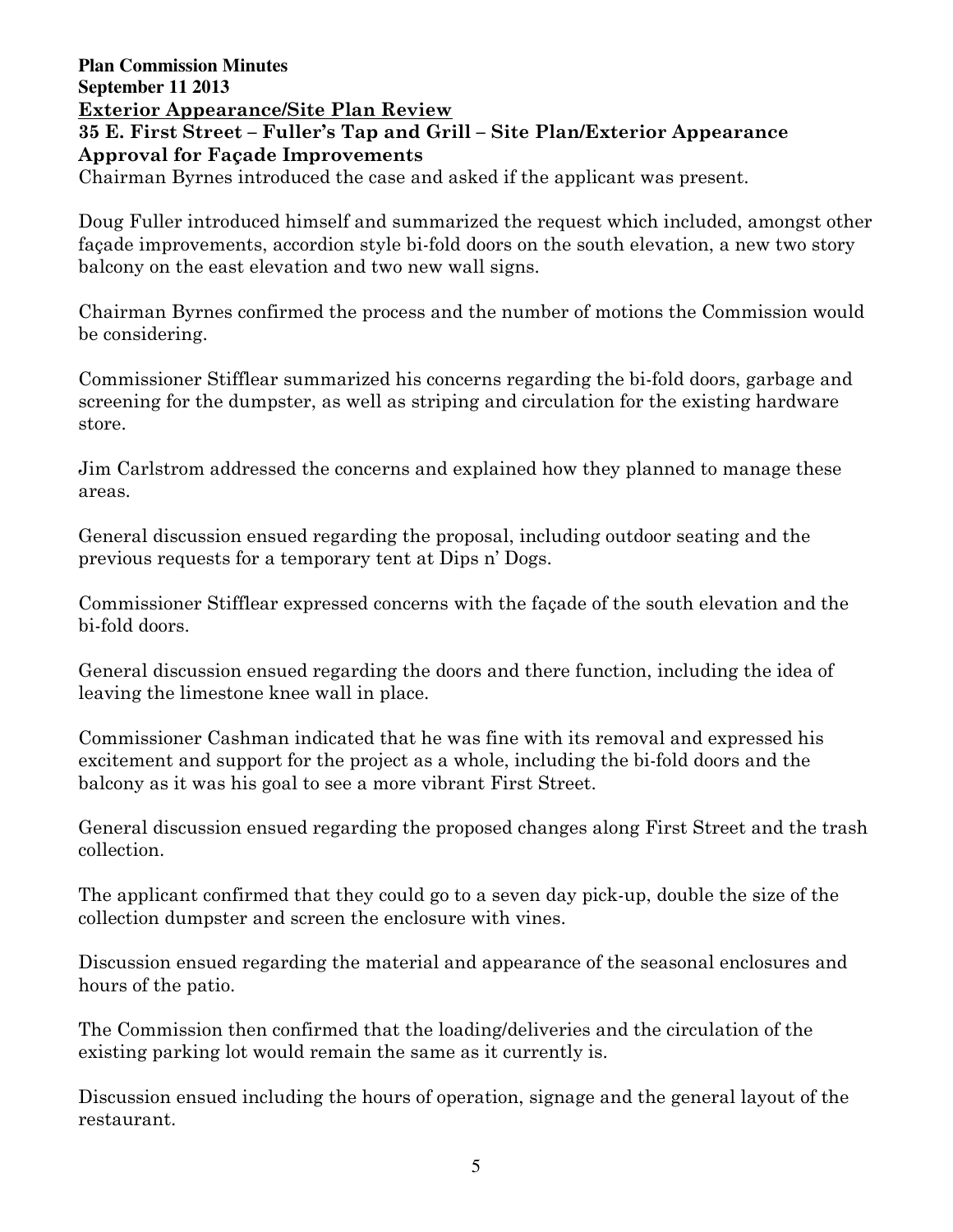#### **Plan Commission Minutes September 11 2013**

General discussion ensued regarding the changes and the Commission was complimentary of the improvements.

Commission Stifflear suggested that any motion for approval include vines on the trash enclosure and conditions for the balcony that mirrored those of the Fox's approval. He also requested that due to the concerns raised with the bi-fold doors, the record reflect that his comfort with them as proposed was due to the seven foot recess in front of the building.

Discussion ensued regarding the circulation within the parking lot and a more permanent seasonal enclosure around the first floor of the balcony. While most Commissioners agreed that a more permanent enclosure would look better, they generally agreed that it may be cost prohibitive and suggested that the applicant explore the possibility in the future as it would be in their best interest to make it look as good as possible.

Commissioner Cashman motioned for Exterior Appearance Approval for Exterior Modifications and Façade Improvements at 35 E. First Street – Fuller's Tap and Grill, subject to the applicant providing vines on the trash enclosure. Commissioner McMahon seconded. The motion passed unanimously.

Commissioner Cashman motioned for Site Plan Approval for Exterior Modifications and Façade Improvements at 35 E. First Street – Fuller's Tap and Grill, with the condition that the conditions for the balcony, mirror those at Fox's. Commissioner McMahon seconded. The motion passed unanimously.

Commissioner Cashman motioned to approve the two wall signs at 35 E. First – Fuller's Tap and Grill. Commissioner Crnovich seconded. The motion passed unanimously.

# Public Hearing

Chairman Byrnes indicated he would switch the last two items to accommodate the applicants that were waiting for the last item.

# A-22-2013 – 201-205 S. Vine - Zion Lutheran – Map Amendment from IB, Institutional Buildings to R-4, Single-Family Residential. (Transcript of the following Public Hearing on file).

Keith Larson introduced himself and summarized the request. He explained that this is the last step in completing the process recommended by the Plan Commission about a year ago, to remove the two lots from the Planned Development and converting them back to single-family residential.

Mr. Gascoigne clarified why the two lots would be non-conforming lots when they were rezoned.

Commissioner Crnovich motioned to approve case A-22-2013 – 201-205 S. Vine - Zion Lutheran – Map Amendment from IB, Institutional Buildings to R-4, Single-Family Residential. Commissioner Cashman Seconded. The motion passed unanimously.